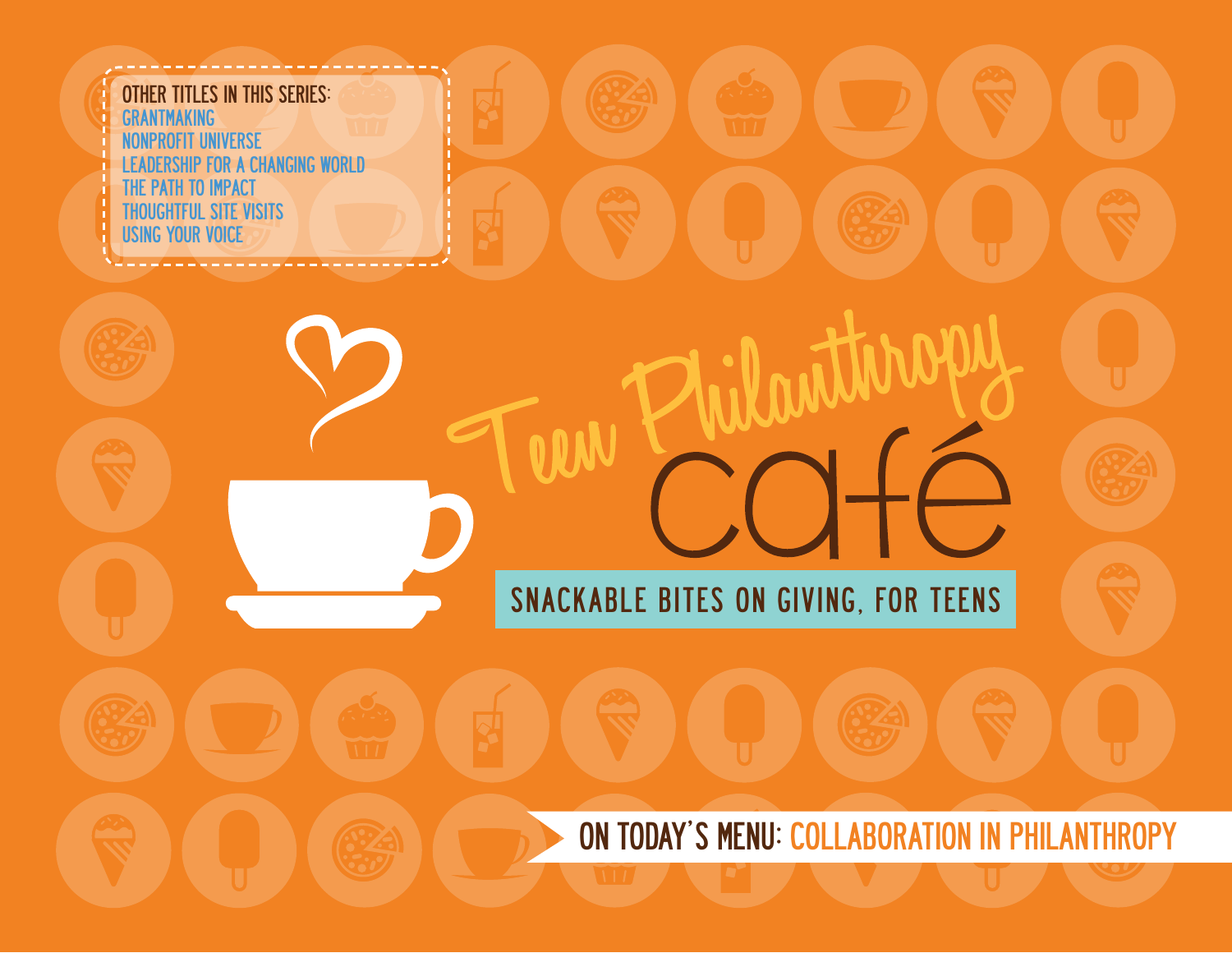# D Welcome to the Caté

WHAT DOES IT MEAN TO COLLABORATE? WHY IS IT HELPFUL TO COLLABORATE WITH OTHERS IN PHILANTHROPY? WHAT MAKES A GOOD COLLABORATION? WHAT STEPS CAN YOU TAKE TO COLLABORATE IN YOUR OWN GIVING?

**These are big questions, and you've come to the right place for answers. In this issue, we'll explore how philanthropists work together. So pull up a seat, order up a hand-crafted sparkling soda, and we'll get you thinking and talking about collaboration. Would you like a lime on that?**

#### On Today's Menu COLLABORATION IN PHILANTHROPY

 $\frac{1}{2}$ W

OBJECTIVE: **Discuss the value of collaboration in philanthropy. Learn how philanthropists work together to leverage their time, money, and results. Think about ways you can work together with others for causes you care about.**

As someone who cares about giving, there's good news: You don't have to go it alone. Joining forces with others can be a way to accomplish your giving goals—and do more than you could have on your own.

These days, more philanthropists are working together to make their money go further and have more impact. (Check out *The Path To Impact*, another reader in the Teen Philanthropy Café series, to learn more about impact.) Some funders come together to learn from one another; others align their giving for greater public awareness. Still others combine their money into one collective "pot" and decide—as a group—where to give their dollars.

You're probably already very savvy about collaboration from group work in school! This guide will help you translate that experience into working with others in philanthropy in a way that's both effective and fun.

## SO DIG IN AND BEGIN.

## PHILANTHROPISTS SPEAK

"One of the biggest advantages of collaboration is the building of a shared voice—especially when you are talking about a group of funders getting together, this can carry a lot of weight, either within a specific community, or on a specific issue."

#### ABOUT THIS GUIDE:

**This series introduces young people to strategic, thoughtful philanthropy, and inspires them toward giving with impact. Families and adults who work with youth can use these guides to facilitate peer discussion and fun activities around giving. This project is a partnership of Exponent Philanthropy and Youth Philanthropy Connect, with funding by the Frieda C. Fox Family Foundation.**





exponent philanthropy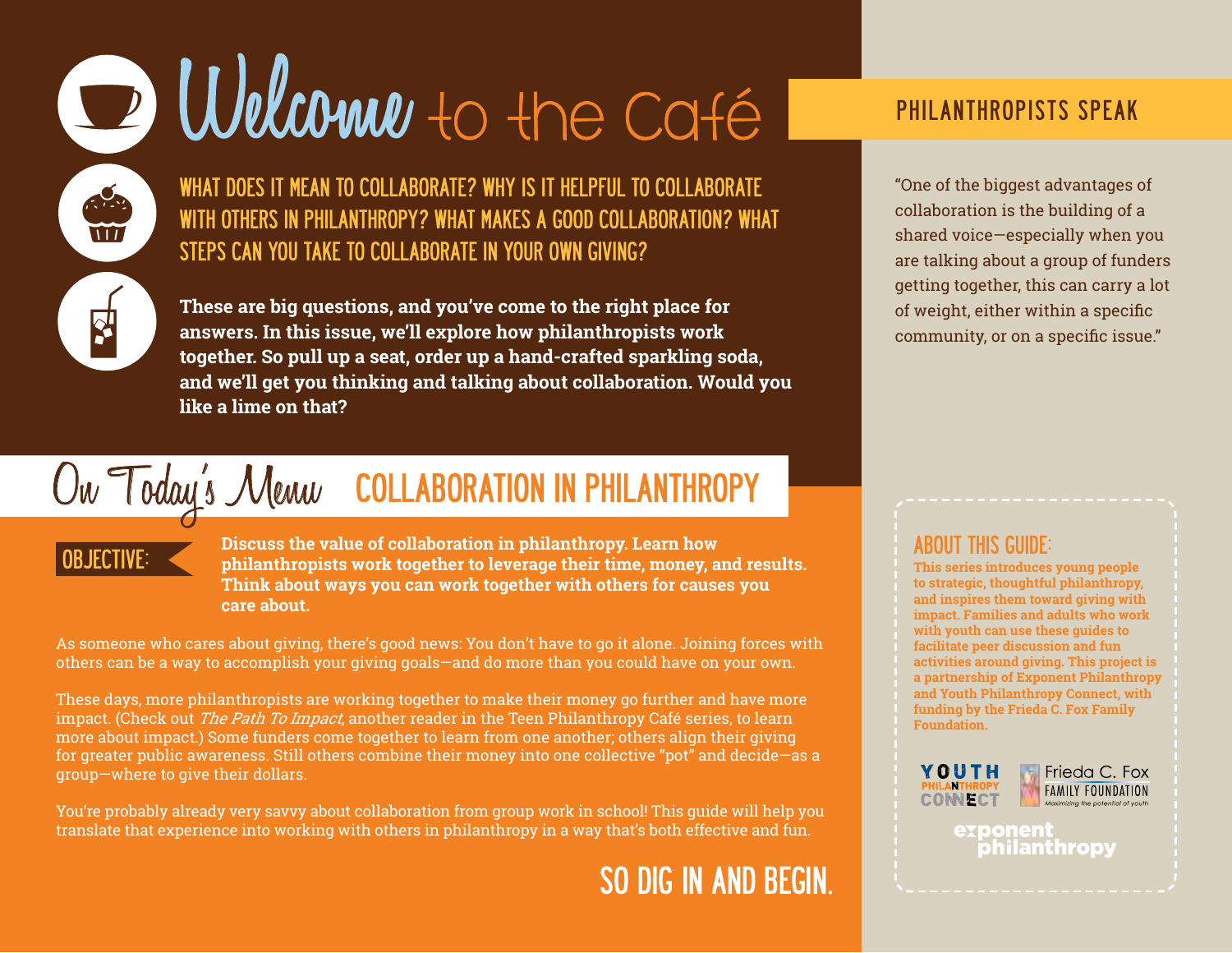## GETTING THOUGHTFUL ABOUT COLLABORATION

In philanthropy, collaboration means philanthropists coming together to learn and give. (Sometimes the group is called a funder collaborative or donor collaborative.) These collaboratives often bring together people around a common mission or cause, and involve sharing expertise and/or pooling dollars (putting money together) to meet a collective giving goal.

There are at least three distinct types of collaborations (and probably many more!):

A LEARNING NETWORK is a group of givers who come together to hear what's happening in a field or issue area, share information, and explore grant strategies. Members might invite speakers to educate them on specific issues, and may find opportunities to align some of their giving. For example, affinity groups like Grantmakers for Education help those involved in funding education do so more effectively.

STRATEGIC ALIGNMENTS attract givers who share the same mission or goal, and who work together to gain public awareness, traction, and impact. Although members of the group may collaborate on certain projects or support some of the same nonprofits, most do their giving independently (meaning, they don't combine their money). For instance, in Washington, DC, a small group of funders has come together to better understand how philanthropic investments are made in the region to improve access to healthy, affordable food. They've held convenings and educated public officials to try to move the needle on this issue.

A POOLED (COMBINED) FUND allows givers to contribute to a collective "pot" of money, from which they make grants. Some pooled funds require a lot of time and energy from each member, whereas others require a simple financial commitment. Some pooled funds are called *giving* circles. Impact 100 is one model found in many cities.



HERE'S A TIP: Philanthropists say collaborating isn't always easy, but it sure is more social! In a collaborative, you come together with others who care about supporting the same causes as you do. You get to know people, learn from their experiences and viewpoints, and learn to work together as a team. And chances are, you'll make a lot of friends in the process!



Collaboration offers philanthropists the opportunity to:

- **EXCHANGE INFORMATION AND BEST PRACTICES**
- LEVERAGE GRANTMAKING—THAT IS, MAXIMIZE THE EFFECTIVENESS OF THEIR DOLLARS
- **STREAMLINE EFFORTS FOR FUNDERS AND** GRANTEES ALIKE
- WORK ON A LARGER SCALE IN TERMS OF DOLLARS OR VISIBILITY
- **EXPLORE A BIGGER APPROACH TO SOLVING** PROBLEMS
- SHARE RISKS AND OPPORTUNITIES
- RAISE MORE MONEY FOR A CAUSE THAN THEY WOULD BE ABLE TO GIVE ON THEIR OWN
- **CONGRESO LEARN FROM ONE ANOTHER**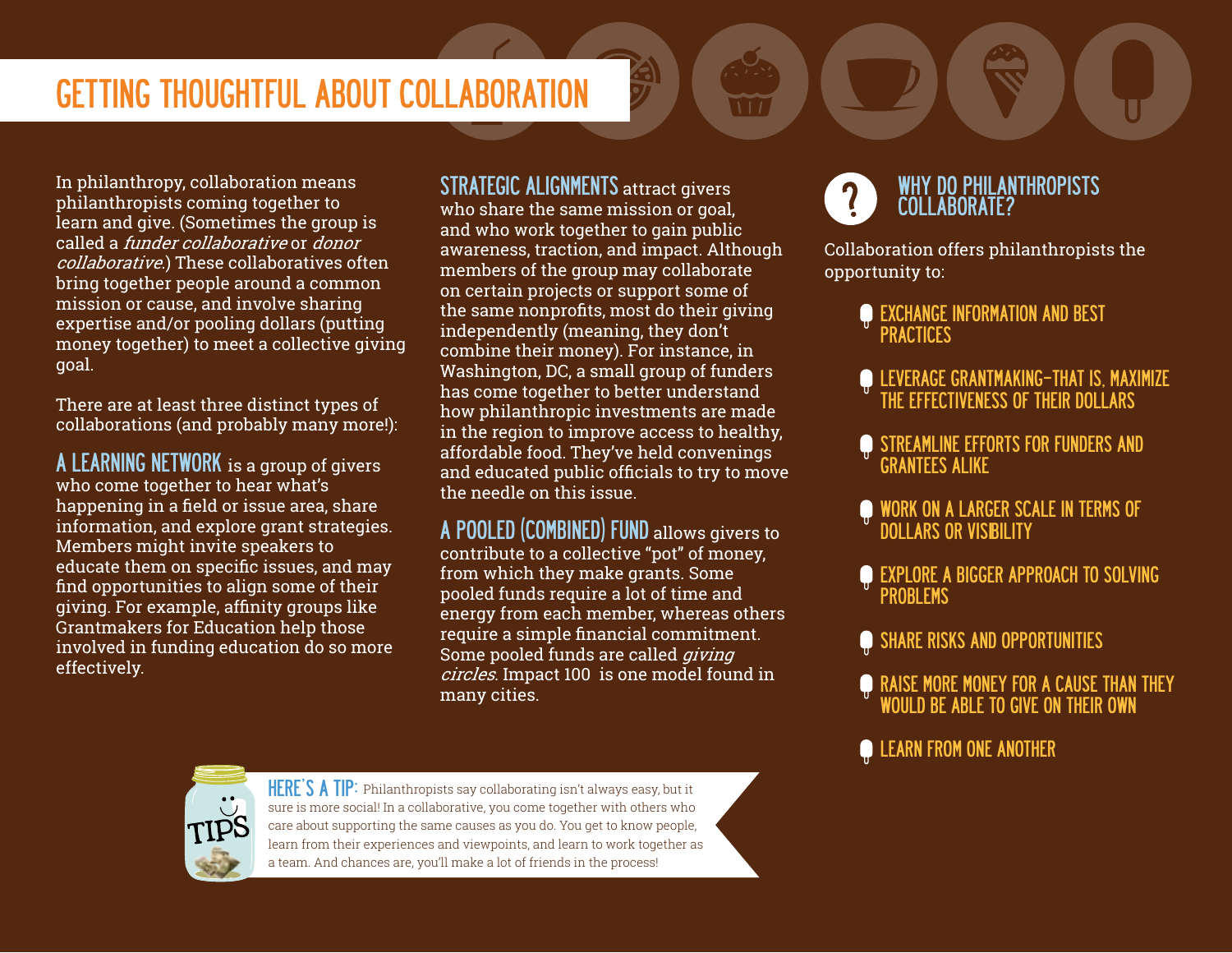# A BIG ADVANTAGE TO COLLABORATION IS CREATING A SHARED VOICE WITH OTHERS ON ISSUES YOU CARE ABOUT. **JJ**

#### FIELD SNAPSHOTS: FUNDER COLLABORATIVES

THE SUMMER FUND is a funder collaborative made up of foundations and individual donors. It provides a strategic and coordinated approach to build, strengthen, and sustain a network of high-quality summer camps and programs for disadvantaged and at-risk youth in Boston.

#### YOUTH PHILANTHROPY CONNECT

one of the sponsors of this series, is a funder collaborative, with four founding small foundation partners who share a passion for and commitment to youth engagement in philanthropy.

#### THE BRAVEWELL COLLABORATIVE

brings together philanthropists and physicians around a mission to change the healthcare system through integrative medicine. Through the collective efforts of its 12 partners, the Collaborative has developed a national network of integrative medicine clinics, supported a PBS documentary, convened a national summit, and advocated for prevention as a national policy.

## WHAT'S A GIVING CIRCLE?

A giving circle is one form of collaboration. It's a term to describe a group of people who come together, pool (combine) their money, and give it away to causes they care about. Members decide as a group where to donate their dollars, and, in doing so, they learn together about their community, philanthropy, and how to collaborate well with others.

Giving circles aren't just for the wealthy. They provide anyone—at any giving level, in any place, giving to any kind of cause—a way to come together to share money, skills, and creativity. A giving circle might be made up of friends, colleagues, family, or neighbors—anyone who joins together to make a difference for their community or cause. To learn more about giving circles, visit **[www.givingcirclesfund.org.](www.givingcirclesfund.org)**

## **CCOLLABORATION ALLOWS FUNDERS TO GIVE IN** MEANINGFUL WAYS BEYOND THEIR OWN GRANTMAKING.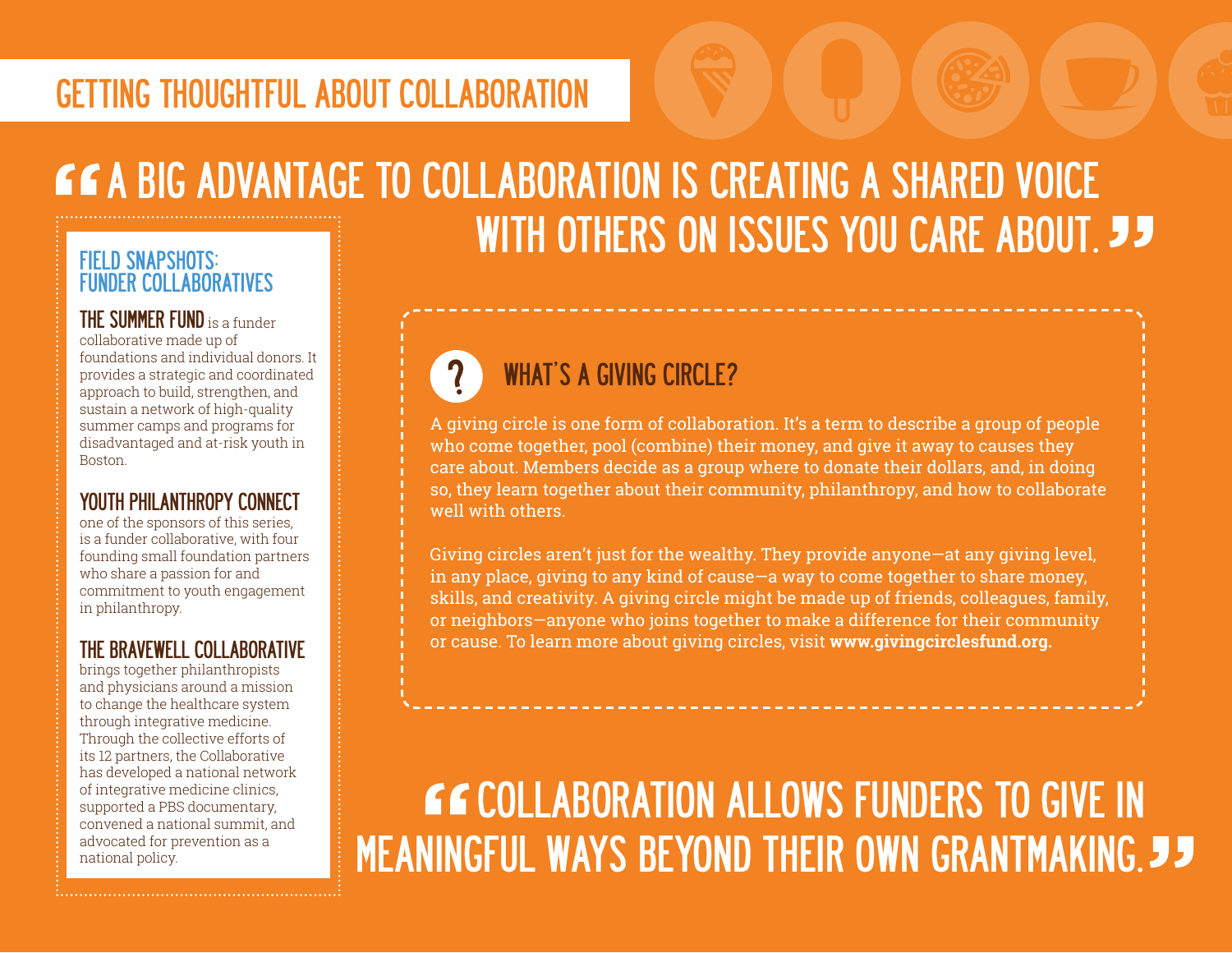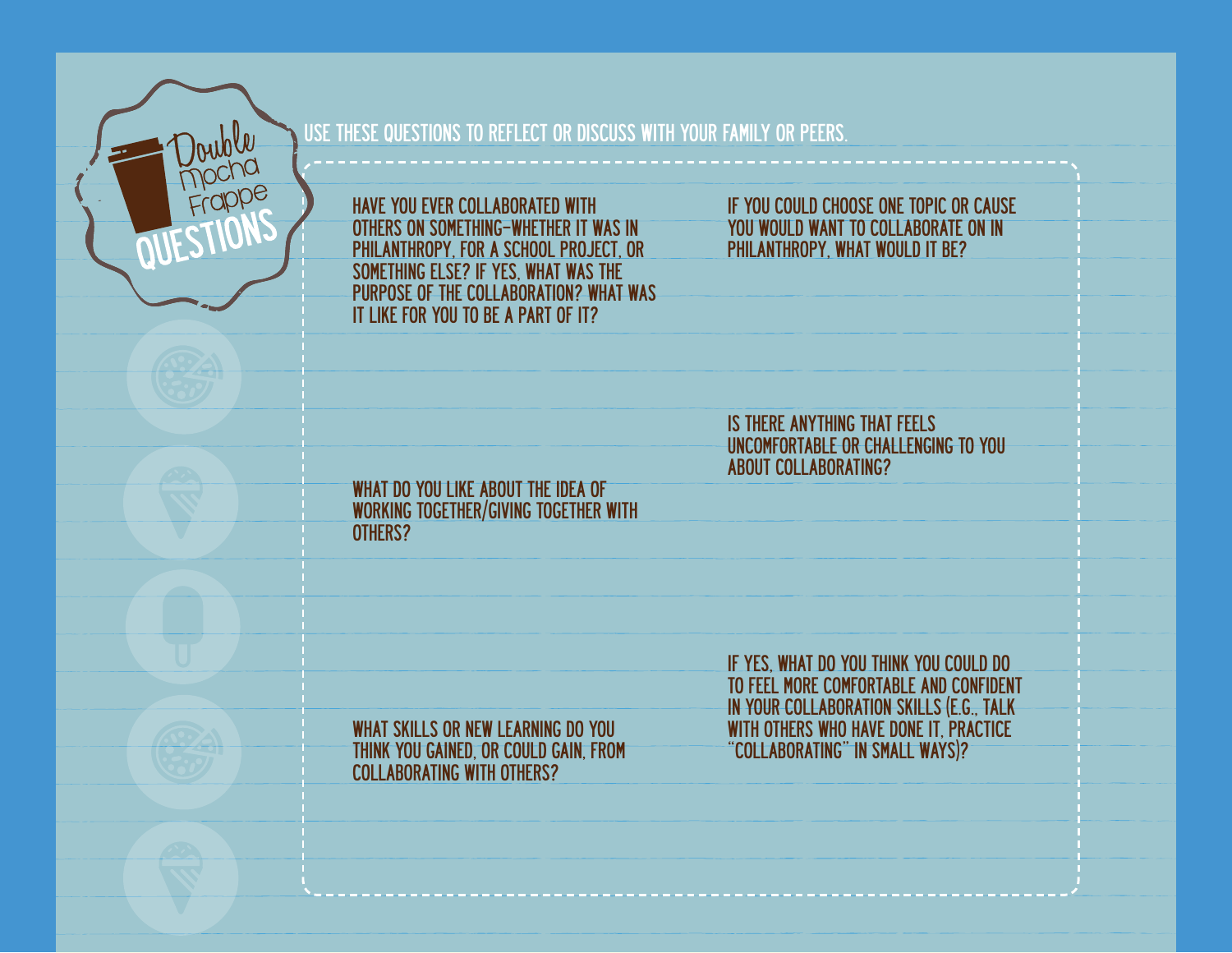## 8 SIGNS OF A SUCCESSFUL COLLABORATION

What makes for a successful giving collaborative? Here is a summary of what philanthropists say can make or break a collaboration.

**1** PLAN CAREFULLY. Gather the group of people you want to join forces with and discuss what the collaboration could look like (including how much time, money, and commitment it will involve).

**<sup>2</sup>** ALIGN YOUR GOALS AND STRATEGIES. It's not enough to share an interest. It's also important to share a common sense of how to approach the problem. Talk with others who have collaborated successfully and learn from their experiences.

**3** BUILD RELATIONSHIPS THOUGHTFULLY. It takes trust and energy to collaborate with others. Like any meaningful relationship, collaborations take time to build.

**<sup>4</sup>** IF NEEDED, ASK SOMEONE TO HELP YOU. Collaboration is a complex mix of money, personalities, thoughtfulness, and opportunities. Some collaboratives are totally volunteer-run, whereas others are large and complex enough to require staff. If you feel stuck or need support, ask for adult help!

#### **6** POOL MORE THAN MONEY. When

everyone pitches in a certain amount of money, that's great! Yet consider what else, beyond money, each person/ funder brings to the table, such as connections, contacts, skills, and expertise.

- **6** COMPROMISE. When giving jointly with others, you may not always get what you want. Don't be afraid to speak your opinion, but be willing to compromise sometimes for the sake of the group. Remember, you should all be aligned with your end goal.
- **GIVE PEOPLE AN OUT.** Be clear up front that collaboration is voluntary and that everyone is there because they want to be there. If someone isn't happy, they should be able to exit the collaboration gracefully.
- **8** CELEBRATE TOGETHER! Be willing to celebrate your successes and share recognition with others in the group.

#### LET'S GIVE TOGETHER! EXAMPLES OF YOUTH COLLABORATIONS:

#### [ROSE YOUTH FOUNDATION](www.rcfdenver.org/content/rose-youth-foundation.YOUTH)

What if someone gave you \$60,000 and said. Take this money and use it to make our community a better place. What would you do? Each year, Jewish teens from throughout Greater Denver and Boulder answer this question together as grantmakers for the Rose Youth Foundation.

Rose Youth Foundation is a diverse group of 20+ Jewish students in grades 10–12 who want to use their Jewish values and the tools of strategic philanthropy to make a real difference in their community. Each year, a new cohort of members work together to identify needs in the community, set funding priorities, and meet with nonprofit organizations—all as a way to determine how they can use grantmaking as a tool for positive change.

#### [YOUTH PHILANTHROPY PROJECT](www.tcfrichmond.org/give/give-together/youth-philanthropy-project)

The Youth Philanthropy Project (YPP) is a 9-month leadership, service, and philanthropy institute for high school-aged youth interested in being at the center of change. Twenty Richmond, VA-area youth engage in service projects, grantmaking, and leadership activities to affect positive change in that community. The program empowers youth to plan, to act, and to give for common good. Started in 1998, YPP is now a collaborative effort between the Community Foundation Serving Richmond & Central Virginia and HandsOn Greater Richmond.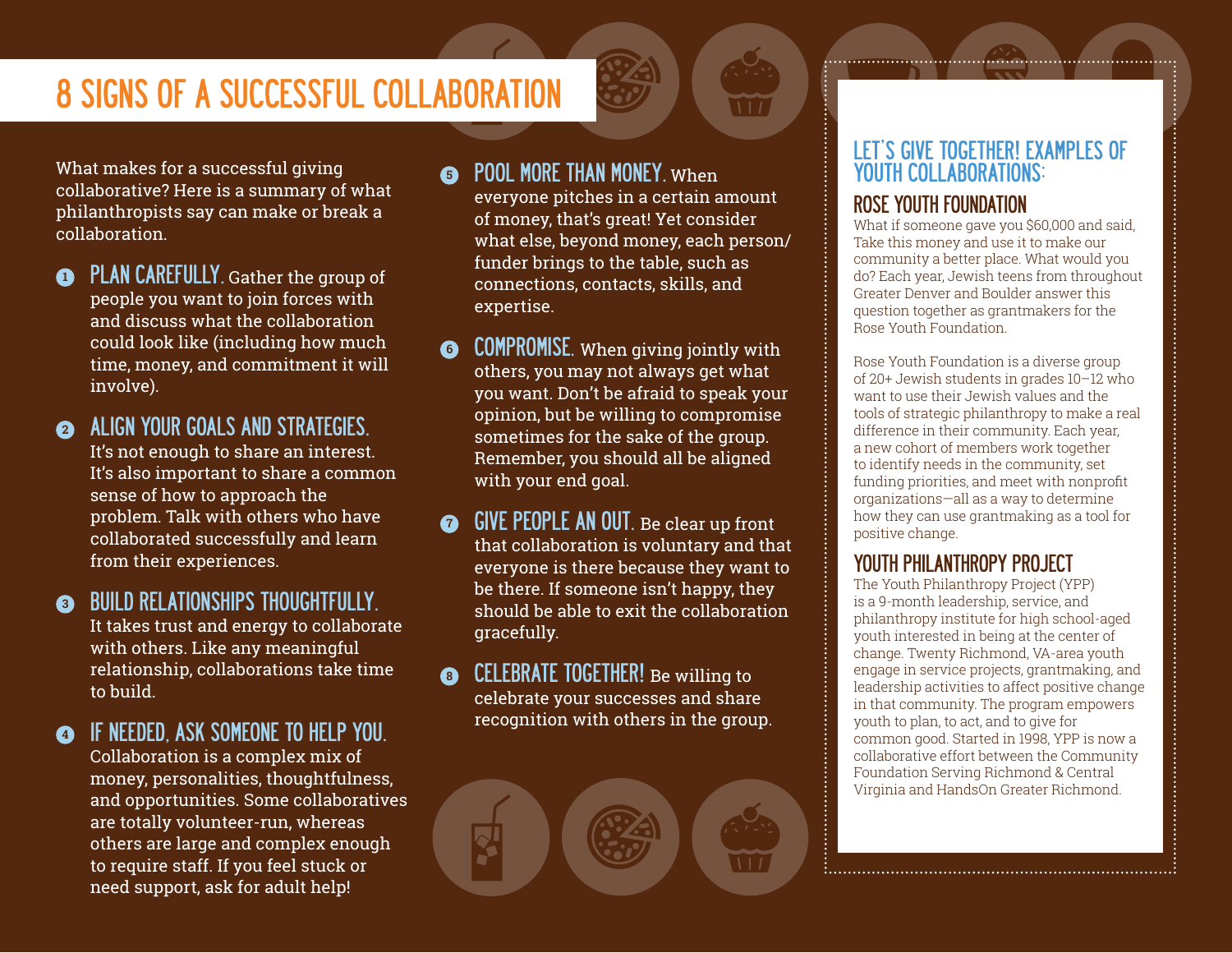#### INTERVIEW A PHILANTHROPIST **ACTIVITY**

Here's a way to learn from philanthropists who have collaborated with other givers. Find a staff or board member from a foundation (maybe it's even your own foundation), a giving circle, or an individual donor, and ask if you can interview him or her by phone or in person. Ask these questions, or any others that you're curious about.

**1** What does collaboration mean to you?

**2** In what ways have you worked together with other philanthropists?

**3** What's the best part about collaborating with others?

**4** What, if anything, do you find challenging about working in collaboration?

**5** What ways have you encouraged your grantees to work together, if applicable?

**6** What advice or tips would you give to people looking to collaborate with others?

### IDEAS: TAKE ACTION IN COLLABORATION

**GET TO KNOW OTHER FRIENDS OR PEERS** in your area who might have an interest in giving. Perhaps organize a simple meet-up with no agenda and see what kind of interests you share in common. Then learn more as a group about areas of shared interest.

#### CALL YOUR LOCAL COMMUNITY FOUNDATION OR REGIONAL **ASSOCIATION OF GRANTMAKERS** to find out who else is

involved in a given topic in your area.

#### JOIN A CLUB, MEMBERSHIP ORGANIZATION, OR YOUTH

GIVING CIRCLE to share ideas, make decisions in a group, and learn how to give together.

#### PARTNER WITH OTHER GIVERS ON SPECIFIC INITIATIVES.

This may include pooling your money as a donation or participating in a service project together.

#### HOST AN EVENT TO RAISE MONEY FOR A CAUSE YOU AND OTHERS CARE ABOUT. Some fun ideas include:

- **MOVIE SCREENING:** Borrow a projector and screen one of your favorite movies. Invite all your friends and charge a small "ticket" fee for those who want to contribute to a certain cause or organization. Don't forget the popcorn and snacks (which you can also sell as part of the fundraiser)!
- CREATE AND SELL CARDS: Whether for the holidays or simple everyday notecards, sites like kidskards.com make it easy to create unique cards using your own art and then sell them to benefit the charity of your choice!
- **DANCE-A-THON:** Host a dance party with multiple fundraising components. Folks can get pledges for minutes danced, you can sell homemade or storebought snacks and admission tickets, etc. People have also done swim-a-thons, or even trike-athons for young kids!